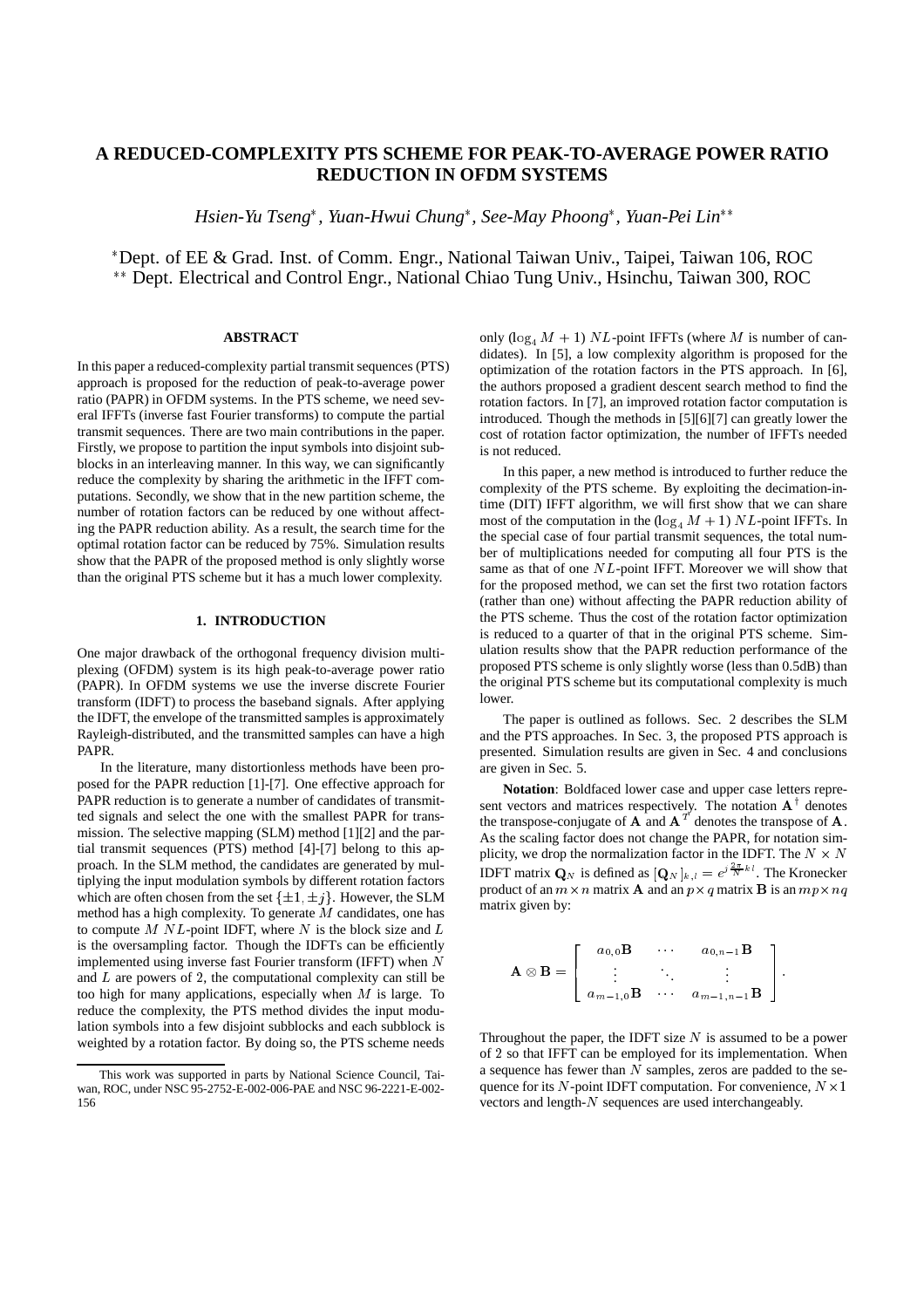#### **2. THE SLM SCHEME AND PTS SCHEME**

In this section, we briefly review two techniques, namely the selective mapping (SLM) [1][2] and the partial transmit sequences (PTS) [4], for PAPR reduction in OFDM systems. Let  $N$  be the input block size of the OFDM system. That means, one OFDM input block consists of  $N$  modulation symbols  $s_k$  and  $N$  is also the size of inverse DFT at the transmitter. In this paper, we denote the OFDM input block by an  $N \times 1$  vector  $s = \begin{bmatrix} s_0 & s_1 & \cdots & s_{N-1} \end{bmatrix}$ In an OFDM system, each symbol  $s_k$  is modulated by a different orthogonal subcarrier, and the signal sent at the transmitter is obtained by summing up these  $N$  modulated carriers:

$$
x(t) = \sum_{n=0}^{N-1} s_n e^{j2\pi n \Delta ft}, \quad 0 \le t < NT,\tag{1}
$$

-

where  $\Delta f = \frac{1}{NT}$  is the frequency spacing of the subcarriers. In practice, most OFDM systems use a discrete-time implementation for baseband processing. For the computation of PAPR [7], we usually oversample  $x(t)$  by a factor of L to obtain the discretetime signal

$$
x_k = \sum_{n=0}^{N-1} s_n e^{j2\pi k n \Delta f T/L}, \quad k = 0, 1, \cdots, LN-1.
$$
 (2)

The sequence  $x_k$  can be interpreted as the  $NL$ -point IDFT of the input vector s padded with  $(L - 1)N$  zeros. The PAPR of  $x_k$  or the vector  $\mathbf{x} = [x_0 \dots x_{NL-1}]^T$  is given by

$$
PAPR(\mathbf{x}) = \frac{\max_{0 \le k \le NL-1} |x_k|^2}{E[|x_k|^2]}.
$$
 (3)

It is known [7] that when the oversampling factor L is  $\geq 4$ , the PAPR of  $x(t)$  can be accurately approximated by the PAPR of  $x_k$ . One commonly used performance measure for PAPR reduction is the complementary cumulative distribution function(CCDF) which is defined as:

$$
CCDF(PAPR0) = Prob(PAPR > PAPR0).
$$
 (4)

It is also known as the clipping probability.

**The SLM Method [1][2]:** In the selective mapping (SLM) approach, M independent candidates of the sequence  $x_k$  are generated and the one with the lowest PAPR is transmitted. To generate these candidates, we multiply the modulation symbol  $s_n$  by randomly generated unit-magnitude constant  $b_n$ . These constants  $b_n$  are also known as rotation factors. For simplicity, we usually choose  $b_n \in {\pm 1, \pm j}$ . The candidate sequences  $x_k$  are obtained by applying IFFT to the product  $b_n s_n$ . One can immediately see that the SLM method has a very high complexity. In general a total of  $M$  NL-point IFFTs are needed to generate  $M$  independent candidate sequences. One way to reduce the complexity is to use the PTS method, to be described next.

**The PTS Method [4]:** In the PTS approach, we partition the OFDM input block s into U disjoint subblocks  $s_u$ , for  $0 \le u \le$  $U - 1$ . In other words, if the *i*-th entry of  $s_j$  is nonzero, the *i*th entry of  $s_i$  is equal to zero for all  $l \neq j$ . Moreover we have  $s = \sum_{u=0}^{U-1} s_u$ . Applying the NL-point IFFT to  $s_u$  (padded

with zeros), we obtain  $x<sub>u</sub>$ , which is known as the *partial transmit sequence*. Each  $x_u$  is multiplied by a rotation factor  $b_u$  where  $b_u \in \{\pm 1, \pm j\}$ . The candidate signal is given by

$$
\mathbf{x} = \sum_{u=0}^{U-1} b_u \mathbf{x}_u, \qquad b_u \in \{\pm 1, \pm j\}.
$$
 (5)

sum  $\sum_{u=0}^{U-1} b_u s_u$ . In the PTS scheme, all the entries in  $s_u$  are One can see that the vector  $x$  is in fact the  $NL$ -point IFFT of the multiplied by the same rotation  $b<sub>u</sub>$ . It is clear that the PTS method is a special case of the SLM method. For a PTS scheme with  $U$  partial transmit sequences, the number of candidate sequences **x** are  $4^{U-1}$  (the first rotation factor  $b_0$  can be set to 1 without affecting the PAPR). Compared with the SLM method, the number of IFFT required in the PTS method is greatly reduced. To get  $M = 4^{U-1}$  candidate sequences, we need to carry out U (or equivalent  $log_4 M + 1$ ) NL-point IFFTs. After the partial transmit sequences  $x_u$  are obtained, one needs only additions to get the candidate sequences as in (5). A direct computation of (5) needs  $M \cdot NL \cdot (U-1)$  additions. Below we will show how to further reduce the complexity of IFFT computation by carefully partitioning the input block s into  $s_u$ .

### **3. PROPOSED REDUCED-COMPLEXITY PTS METHOD**

In this section, we will first show how we can further reduce the complexity of the PTS method by partitioning the input block <sup>s</sup> into U disjoint subblocks  $s_i$  in an interleaving manner. Then we will prove that when the input is partitioned in this way, we can set the first two rotation factors  $b_0 = b_1 = 1$  without affecting the PAPR reduction ability. Because  $b_i \in {\pm 1, \pm i}$  and we have one fewer free parameters, the complexity of searching for the optimal rotation factors is reduced to 1/4 of the original PTS scheme.

To explain the idea, we take  $U = 4$  as an example. And for simplicity, we assume  $L = 1$ , that is, there is no oversampling. In this case, the <sup>4</sup> subblocks are given by

$$
\begin{array}{rcl}\n\mathbf{s}_0 & = & \left[ s_0 \ 0 \ 0 \ 0 \ s_4 \ 0 \ 0 \ 0 \ s_8 \ \cdots \right]^T \\
\mathbf{s}_1 & = & \left[ 0 \ s_1 \ 0 \ 0 \ 0 \ s_5 \ 0 \ 0 \ 0 \ s_9 \ \cdots \right]^T \\
\mathbf{s}_2 & = & \left[ 0 \ 0 \ s_2 \ 0 \ 0 \ 0 \ s_6 \ 0 \ 0 \ 0 \ s_{10} \ \cdots \right]^T \\
\mathbf{s}_3 & = & \left[ 0 \ 0 \ 0 \ s_3 \ 0 \ 0 \ 0 \ s_7 \ 0 \ 0 \ 0 \ s_{11} \ \cdots \right]^T.\n\end{array} \tag{6}
$$

The partial transmit sequences  $x_u$  are obtained by taking N-point IFFT of  $s_u$  and the candidate sequence x is obtained by taking the sum

$$
\mathbf{x} = \sum_{i=0}^{3} b_i \mathbf{x}_i = \sum_{i=0}^{3} b_i \mathbf{Q}_N \mathbf{s}_i, \tag{7}
$$

where  $\mathbf{Q}_N$  is the  $N \times N$  IDFT matrix. The above implementation needs  $4 N$ -point IFFTs. Suppose now that the  $N$ -point IDFT is implemented using the radix-4 decimation-in-time(DIT) IFFT algorithm [8]. Then  $\mathbf{Q}_N$  can be decomposed as a cascade of  $\mathbf{Q}_N$ and Q4 as

$$
\mathbf{Q}_N = \left( \mathbf{Q}_4 \otimes \mathbf{I}_{\frac{N}{4}} \right) \mathbf{D} \left( \mathbf{I}_4 \otimes \mathbf{Q}_{\frac{N}{4}} \right), \tag{8}
$$

where **D** is a diagonal matrix consisting of the twiddle factors:

$$
\mathbf{D} = \begin{bmatrix} \mathbf{D}_0 & \mathbf{0} & \mathbf{0} & \mathbf{0} \\ \mathbf{0} & \mathbf{D}_1 & \mathbf{0} & \mathbf{0} \\ \mathbf{0} & \mathbf{0} & \mathbf{D}_2 & \mathbf{0} \\ \mathbf{0} & \mathbf{0} & \mathbf{0} & \mathbf{D}_3 \end{bmatrix}, \text{ with } [\mathbf{D}_i]_{nn} = e^{j\frac{2\pi k n i}{N}}. \quad (9)
$$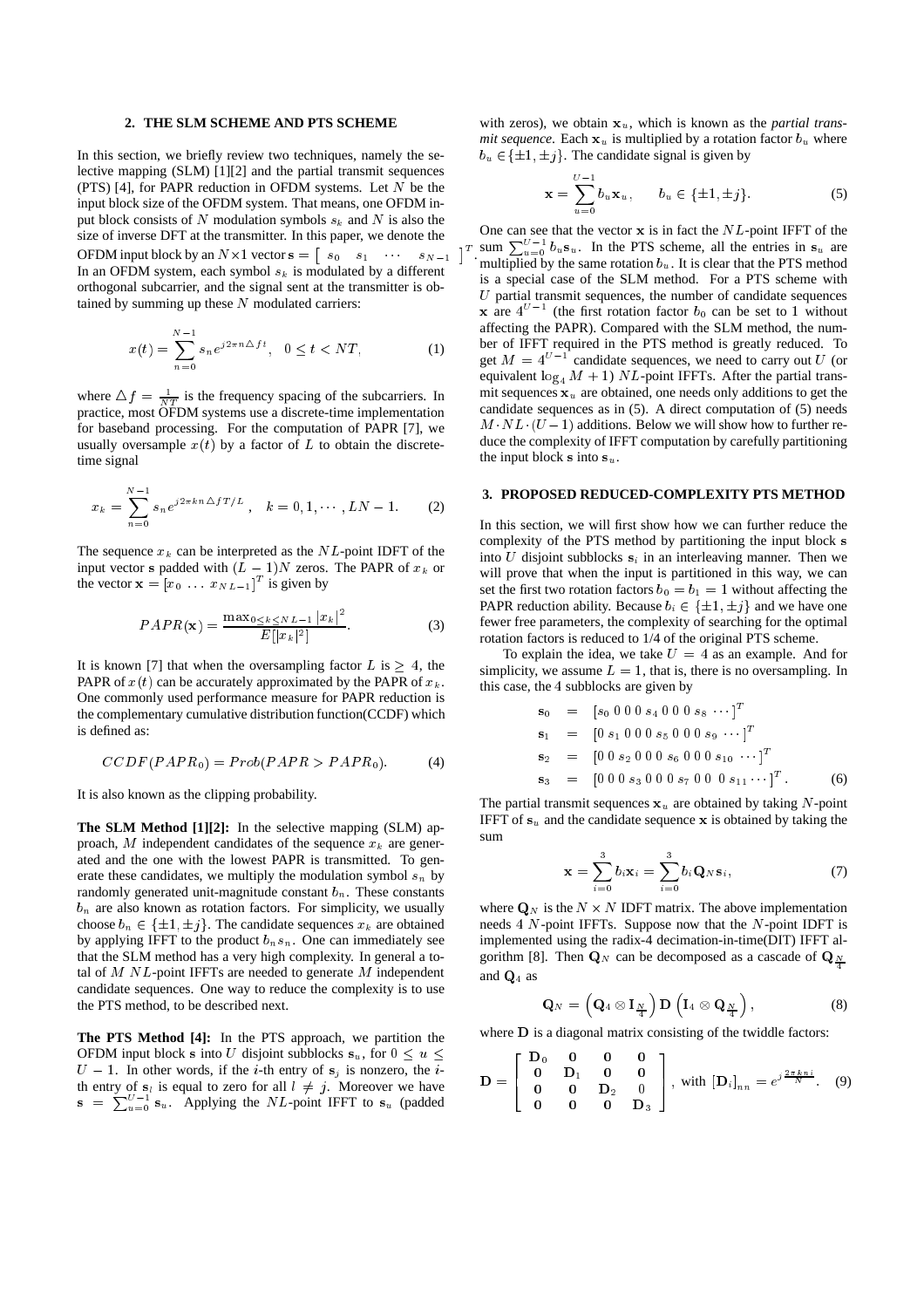Using the above decomposition and the special forms of  $s_i$  in (6), we can write

$$
\mathbf{x} = \sum_{i=0}^{3} \mathbf{Q}_{N} b_{i} \mathbf{s}_{i} = \left( \mathbf{Q}_{4} \otimes \mathbf{I}_{\frac{N}{4}} \right) \cdot \begin{bmatrix} b_{0} \mathbf{D}_{0} \mathbf{Q}_{\frac{N}{4}} \mathbf{s}_{0}^{\prime} \\ b_{1} \mathbf{D}_{1} \mathbf{Q}_{\frac{N}{4}} \mathbf{s}_{1}^{\prime} \\ b_{2} \mathbf{D}_{2} \mathbf{Q}_{\frac{N}{4}} \mathbf{s}_{2}^{\prime} \\ b_{3} \mathbf{D}_{3} \mathbf{Q}_{\frac{N}{4}} \mathbf{s}_{3}^{\prime} \end{bmatrix}, \quad (10)
$$

where  $s'_i = \begin{bmatrix} s_i & s_{4+i} & s_{8+i} & \cdots \end{bmatrix}^T$  is the four-fold downsampled version of the subblock  $s_i$  in (6). From the right hand side of (10), we see that to get **x** we need to implement four  $\frac{N}{4}$ point IDFTs rather than four N-point IDFTs as in the original PTS scheme. Moreover when  $b_i$  changes, we do not need to recompute the vectors  $\mathbf{D}_i \mathbf{Q}_{N} \mathbf{s}'_i$ . As  $\mathbf{Q}_4$  has the form

$$
\mathbf{Q}_4 = \left[ \begin{array}{rrrr} 1 & 1 & 1 & 1 \\ 1 & j & -1 & -j \\ 1 & -1 & 1 & -1 \\ 1 & -j & -1 & j \end{array} \right],
$$

only additions are needed to compute  $x$  when  $b_i$  changes. For the case of the oversampling factor  $L > 1$ , the same is true. The low complexity implementation of the proposed PTS scheme using the radix-4 NL-point IFFT is given in Fig. 1 for the case of  $U = 4$ . Notice that we need to implement only four  $\frac{NL}{4}$ -point IFFTs, plus some twiddle factor  $\alpha^i$  and the 4  $\times$  4 butterflies which need no multiplications. When the rotation factors  $b_i$  change, we do not need to recompute the vector  $v_i$  (see Fig. 1) and only additions are needed to compute the candidate sequence  $x$  from  $v_i$ . The total number of multiplications in four  $NL/4$ -point IFFTs are the same as one NL-point IFFTs. Thus the complexity is reduced from four NL-point IFFTs in the original PTS scheme to one NL-point IFFT. The same technique can be applied to the more general case of  $U$  subblocks when  $U$  is a power of 2. By using the DIT IFFT structure, we can split an  $NL$ -point IFFT into a cascade of  $NL/U$ point IFFTs and U-point IFFTs. Like the case of  $U = 4$ , when  $b_i$ changes, there is no need to recompute the  $NL/U$ -point IFFTs and we need only to recompute the  $U$ -point IFFTs. In practice,  $U$ is usually small, so the complexity of the  $U$ -point IFFTs is small. The complexity is thus reduced significantly.

Next we consider the rotation factors. In the original PTS scheme, the first rotation factor  $b_0$  can be set to 1 without affecting the PAPR reduction ability. Below we will show that if the disjoint subblocks  $s_i$  are obtained by partitioning s in an interleaving manner, then we can set  $b_0 = b_1 = 1$  without affecting the PAPR reduction ability. This result is proven in the next two theorems.

**Theorem 1.** *For any integer n and any*  $U = 2^m \geq 4$ *, we have* 

$$
\mathbf{Q}_U \mathbf{\Gamma}^n = \mathbf{P} \mathbf{Q}_U, \tag{11}
$$

where  $\Gamma = diag[1 j j^2 \cdots j^{(U-1)}]$  and **P** is a permutation ma*trix.*

*Proof* : First let us define the diagonal matrix

$$
\mathbf{\Lambda} = \text{diag}[1 \; e^{j2\pi/U} \; e^{2\times j2\pi/U} \; \cdots \; e^{(U-1)\times j2\pi/U}].
$$

The one can verify by direct multiplication that:

$$
\mathbf{Q}_U \mathbf{\Lambda} = \mathbf{P}_1 \mathbf{Q}_U, \tag{12}
$$

where  $\mathbf{P}_1 = \begin{bmatrix} \mathbf{0}_{(U-1)\times 1} & \mathbf{I}_{(U-1)\times (U-1)} \\ \mathbf{0} & \mathbf{I}_{(U-1)\times (U-1)} \end{bmatrix}$  $\begin{bmatrix} 1 & 1 & 1 \\ 1 & 0 & 0 \\ 0 & 1 & 0 \end{bmatrix}$  Because  $U =$  $2^m \geq 4$ ,  $U/4$  will also be an integer. From (12) we have

$$
\mathbf{Q}_U \mathbf{\Lambda}^{nU/4} = \mathbf{P}_1^{nU/4} \mathbf{Q}_U.
$$

As  $\Lambda^{U/4} = \Gamma$  and  $P_1^{nU/4}$  is a permutation matrix, we have proved (11).

**Theorem 2.** *For any set of rotation factors*  $\{1, b_1, b_2, \cdots, b_{U-1}\}$ *, where*  $b_i \in {\pm 1, \pm j}$ *, the corresponding candidate sequence* **x** has the same PAPR as the candidate sequence  $\mathbf{x}'$  generated by using another set of rotation factors  $\{1, 1, b_2', \cdots, b_{U-1}'\}$  for some  $b_i' \in \{\pm 1, \pm j\}.$ 

*Proof*: To prove the theorem, we first explain that it is sufficient to prove that for any set of rotation factors  $\{1, b_1, \cdots, b_{U-1}\},\$ 

$$
\mathbf{Q}_{U} \text{diag}[1 \ b_1 \ b_2 \ \cdots \ b_{U-1}] = \mathbf{P} \mathbf{Q}_{U} \text{diag}[1 \ 1 \ b'_2 \ \cdots \ b'_{U-1}], \ \ (13)
$$

for some permutation matrix **P** and some  $b_i'$ . To see this, we look at Fig. 1 where the case of  $U = 4$  is shown. From the figure, we see that the candidate sequence x generated by  $\{1, b_1, \dots, b_{U-1}\}$  can be obtained by multiplying the entries of  $v_i$  by the matrix on the left hand side of (13). It is clear that if (13) holds, then the candidate sequence x generated by any  $\{1, b_1, b_2, \cdots, b_{U-1}\}$  is simply a permuted version of the candidate sequence  $x'$  generated by using  $\{1, 1, b'_2, \dots, b'_{U-1}\}$ . As a permutation does not change the PAPR of a sequence, the sequences  $x$  and  $x'$  have the same PAPR.

Next we will show (13). For any  $\{1, b_1, b_2, \cdots, b_{U-1}\}$ , because  $b_i \in {\pm 1, \pm i}$  we can always write

diag[1 
$$
b_1
$$
  $b_2$   $\cdots$   $b_{U-1}$ ] =  $\Gamma^n$ diag[1 1  $b'_2$   $\cdots$   $b'_{U-1}$ ], (14)

for some *n* and some  $b'_i \in {\pm 1, \pm j}$ . Multiplying both sides of (14) by the IDFT matrix  $\mathbf{Q}_U$ , we have

$$
\mathbf{Q}_{U} \text{diag}[1 \ b_1 \ b_2 \ \cdots \ b_{U-1}] = \mathbf{Q}_{U} \mathbf{\Gamma}^n \text{diag}[1 \ 1 \ b'_2 \ \cdots \ b'_{U-1}], \ (15)
$$

Using the result of Theorem 1, (13) follows immediately from the above expression.

As  $b'_0$  and  $b'_1$  can be set to 1, we need to search for the optimal  $b'_2, \ldots, b'_{U-1}$ . The cost of rotation factor optimization is reduced to a quarter of the original PTS scheme.

### **4. COMPUTER SIMULATION**

We carry out Monte-Carlo experiments to verify the performance of the proposed method. We consider two cases:

- 1. The block size is  $N = 64$  and the modulation symbols are 16-QAM.
- 2. The block size is  $N = 256$  and the modulation symbols are QPSK.

The oversampling factor is  $L = 4$ . A total of 100000 random OFDM blocks are generated. We will compare our results with the SLM method with  $M = 16$  and the PTS method with  $\{U =$  $4, M = 64$ . The rotation factors of all methods are optimally chosen from the set  $\{\pm 1, \pm j\}$  and they are obtained by using an exhaustive search. For comparison, we also include the PTS approach in [5] with  $\{U = 4, M = 8\}$  and  $\{U = 8, M = 16\}$ . For our proposed PTS method, we consider the two cases of  $\{U =$ 4,  $M = 16$  and  $\{U = 8, M = 16\}$ . For  $U = 8$ , there are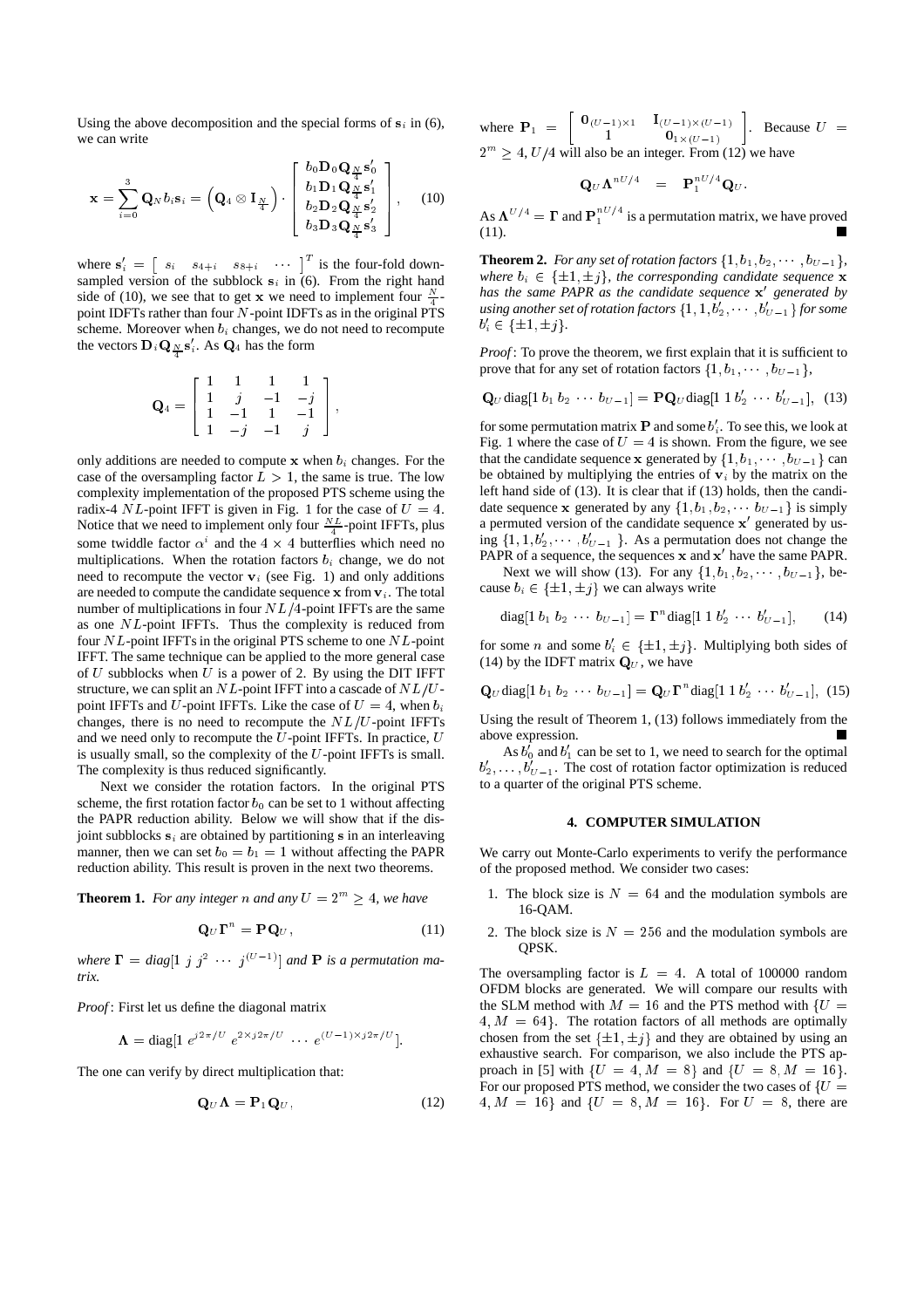

Figure 1: Proposed PTS approach for U=4, where the twiddle factor  $\alpha^k = e^{j \frac{2\pi k}{N L}}$ .

 $4^6$  independent sequences and we randomly pick 16 of the  $4^6$  sequences as our candidates for PAPR computation.

First let us look at the complexity of these methods. Table 1 and Table 2 show the complexity of different schemes for  $N = 64$ and  $N = 256$  respectively. For the IFFT algorithm, we use the number of multiplications and additions listed in [9]. We have excluded all trivial multiplications (by  $0, \pm 1, \pm j$ ) and also taken into consideration the fact that the sequences are zero-padded. From the tables, we see that the SLM method has the highest complexity and the proposed method has the lowest complexity. For the case of  $U = 4$ , we find that the number of multiplications in our method is about  $1/3$  of that in the original PTS method, and the number of additions is about  $1/5$  of the original PTS scheme. For the case of  $U = 8$ , our method still has a much lower complexity than the original PTS scheme with  $U = 4$ .

The performances of PAPR reduction of these method are shown in Fig. 2 and Fig. 3 for the cases of  $N = 64$  and  $N = 256$  respectively. From the plots, we see that the SLM method has the best performance. For a CCDF of  $10^{-3}$ , the performance of the original PTS scheme with  $\{U = 4, M = 64\}$  is about 0.54dB worse than the SLM method for  $N = 64$  and it is about 0.33dB worse than the SLM method for  $N = 256$ . The performance of the proposed method with  $\{U = 4, M = 16\}$  is only 0.46dB worse than the original PTS scheme for  $N = 64$  and it is only 0.38dB worse for  $N = 256$ . Notice that the number of independent candidates in the proposed method is  $M = 16$  which is much smaller than that in the original PTS scheme ( $M = 64$ ). Moreover, our method has a much lower computational complexity. Comparing the original PTS scheme with our method with  $\{U = 8, M = 16\}$ , we find that the two methods have a comparable PAPR performance but our method has a lower cost (see Tables 1 and 2). Also note from Fig. 2 and Fig. 3 that the method in [5] has a worse performance than our method even though it has a higher complexity.